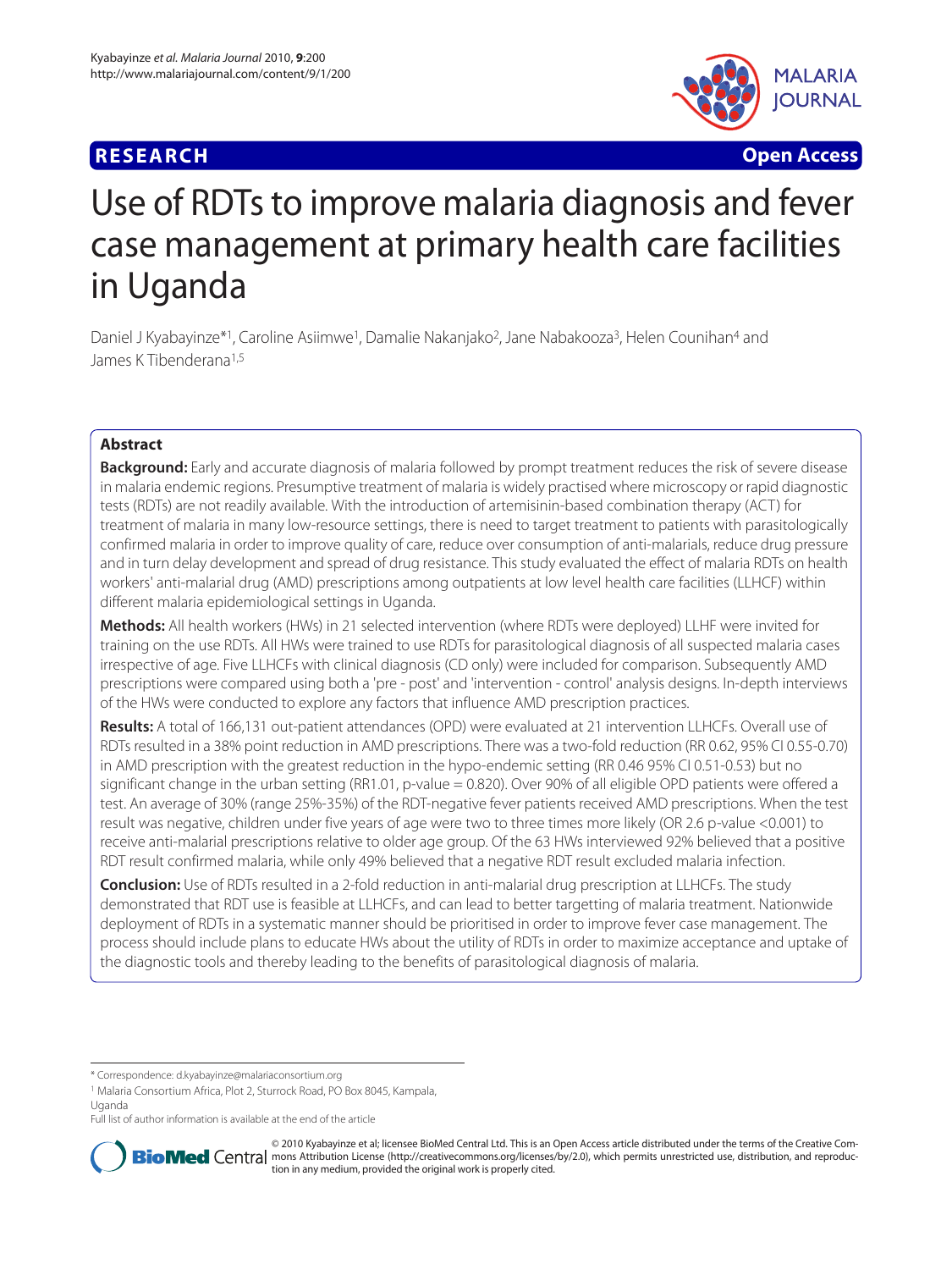#### **Background**

Early and accurate diagnosis of malaria followed by prompt treatment reduces the risk of severe disease in malaria endemic regions. Presumptive treatment of fever with anti-malarials is widely practised to reduce malariaattributable morbidity and mortality especially at lower level health facilities where microscopy is not readily available [1-3]. Similarly, the integrated management of childhood illness (IMCI) strategy and the Uganda malaria treatment guidelines [4] encourage presumptive antimalarial therapy for children below five years. However, with the current malaria treatment policy of using artemisinin-based combination therapy (ACT) as firstline therapy for malaria in many African countries, there is increasing need to confirm malaria before therapy in order to limit overuse of ACT, reduce programme costs of anti-malarials, reduce drug pressure and delay emergence of resistance against ACT [5]. Clinical algorithms have been shown to be poorly specific for malaria [3] and have, therefore, not been helpful in improving clinical diagnosis. There is need for a paradigm shift by clinicians in order to overcome reliance on clinical diagnosis and treatment of malaria and actively consider alternative causes of febrile illnesses.

Currently, the main stay of malaria diagnosis is microscopy, but this is not always available or feasible at low level health care facilities (LLHCF) in resource limited settings due to cost, lack of skilled manpower, accessories and reagents required. Rapid diagnostic tests for *Plasmodium falciparum* (RDTs) are potential tools for parasitebased diagnosis and treatment of malaria at LLHCFs since the tests are accurate in detecting malaria infections [6] and are easy to use. Evidence shows that providing RDTs in the context of formal health care settings may have limited impact on clinicians' prescribing behaviour [7,8], yet the cost benefits of improved diagnosis can only be realized when treatment is consistent with test results. The only data available on the usefulness of RDTs in Uganda has been generated using controlled research to document validity of the tests [6,9-12] in limited epidemiological settings and there is no consideration of their impact on anti-malarial drug consumption [13]. In addition, RDTs are not currently widely available in LLHCFs and there is limited data on the utilization of RDT results to influence prescription of anti-malarials. As part of a process to inform implementation of RDT use at LLH-CFs, Malaria Consortium (MC), in collaboration with the National Malaria Control Programme (NMCP), conducted an operational study on the effectiveness of RDT use in fever management. At the time of this work, the NMCP was planning to deploy RDTs in LLHF as a large implementation evaluation that would guide policy changes to shift from presumptive treatment to parasitebased diagnosis and treatment. It is within this context that this work was carried out to evaluate the effect of RDT test results on health workers' anti-malarial prescription practices in the management of fever at LLH-CFs in different malaria epidemiological settings in Uganda.

# **Methods**

#### **Study design**

This implementation research was conducted using a quasi-experimental design to evaluate the effectiveness of RDTs in a public health system setting in Uganda. To determine the influence of the use of RDTs on prescription practices, two complimentary analysis designs were employed; the 'pre - post' and the 'intervention - control' comparisons. The data included a four months pre-RDT deployment period and six months post-intervention (i.e. RDT deployment period) comparison of anti-malarial prescription at out patients departments (OPD). Retrospective data on anti-malarial prescriptions were extracted from health facility records for the pre-RDT deployment period. During the prospective phase of the study, RDTs were introduced to support clinical diagnosis within the intervention group of health facilities (HF with CD+RDT), while within the comparison arm, health workers continued to treat malaria based on clinical diagnosis (HF with CD only). Within each district, the intervention and comparison LLHCFs were selected to be similar in terms of grade, type, number and cadre of health care providers, and availability of anti-malarials. This piece of implementation research also included a qualitative assessment of health worker and health centre attendees experiences and acceptance of RDTs, which have largely not been presented here.

#### **Study setting**

Malaria is endemic in 95% of Uganda with stable transmission throughout the year. There are two rainy seasons; the first occurs in March to May and the second in September to November. The pre-RDT deployment period was during the months of March to June 2007. For the RDT deployment period, RDTs (P.f™ ICT, manufactured by ICT Diagnostics, South Africa) were deployed in five districts, between July and December 2007. The study was conducted in four different malaria epidemiological settings as represented by the five purposively selected districts; Kapchorwa; a hypo-endemic region with a malaria parasite prevalence of <20%, Mubende; a mesoendemic region with a malaria parasite prevalence of 20- 70%, and Iganga; a hyper-endemic region with malaria parasite prevalence of >70% [14]. Jinja and Mbale were included to represent the fourth epidemiological setting of a population located in a relatively urbanised and periurbanised stratum given that the health seeking behaviour and general health service delivery knowledge and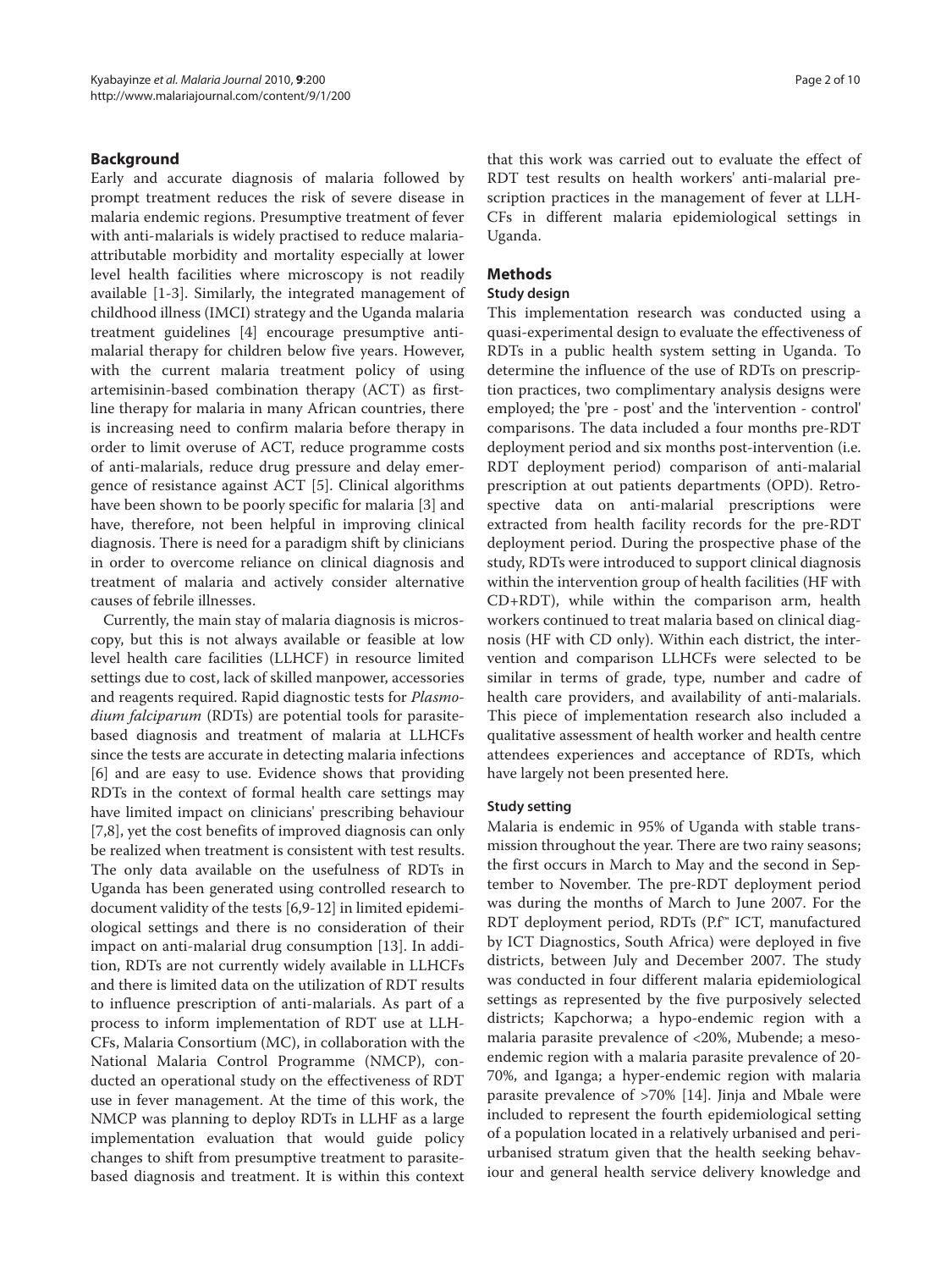practices could potentially vary with populations in more rural settings [16]. The target number of LLHF from which the sample was selected is as follows: Kapchorwa 10, Jinja 10 Iganga 15, Mbale 12 and Mubende 11. For each district, four HCIII and one HCII were purposively selected on the following basis: 1) current lack of functional parasite-based diagnostic services, 2) no previous involvement in a similar research, 3) over 200 suspected malaria cases managed at the facility per week and 4) availability of a recording system that comprised outpatient registers, health management information system data (HMIS) and drug consumption data. For the urban and peri-urban settings, not all the health facilities selected were within townships. RDTs were deployed at four out of the five facilities, selected randomly as the intervention group (HF with CD+RDT). The fifth health centre was routinely monitored as the comparison group with clinical diagnosis only (HF with CD). Similar data were compiled monthly to compare between these two groups during the RDT deployment period.

#### **Intervention procedures**

Overall, 135 health workers, from the selected health facilities were trained based on a WHO training curriculum [17] to cover concepts of parasite-based management of malaria, use of RDTs, record keeping and waste disposal. The additional training in record keeping was limited to recording of the RDT results and did not cover the collection of routine data for the health management and information system (HMIS) that is reported monthly from the LLHCFs. The main messages within the training were to test all presumed malaria cases with RDTs regardless of age or malaria endemicity seating, and initiate treatment in accordance to the test results and Ministry of Health treatment guidelines. The health workers were encouraged to use the RDTs but were not restricted to use this approach. Given that the national policy at the time still promoted presumptive treatment for children under five years and/or clinical diagnosis [4], health workers were at liberty to decide which diagnostic approach to use. In fact, the treatment guidelines for health workers state that "Any patient with fever or history of fever within the last 24 hours without evidence of other diseases should be treated for malarial even with a negative blood smear for malaria parasites" which to some extent allows health workers to ignore the results of a malaria parasite-based test.

Deployment of RDTs to the health facilities began one week after the end of training. In addition to the RDT test kit, it was necessary to provide accessory supplies that included indelible markers, gloves, cotton wool, timers and bins for disposal of sharp objects. A box of RDT test kits included 25-cassettes, with lancets, sterile swabs and running buffer. A histidine rich protein-2 (HRP-2) based

RDT was selected for this evaluation since *P. falciparum* is responsible for over 95% of malaria cases and it accounts for all severe malaria cases in Uganda [18]. A patient received a diagnostic test for malaria based on a clinic suspicion of malaria. Support supervision was provided by the research team and district health staff through visits every fortnight in the first eight weeks and thereafter every three months. Technical support supervision is routinely carried out by the district health staff every three months. Health workers did not receive any personal benefits as a result of their involvement in this work. It was envisaged that RDT deployment at the end of this evaluation would continue at these facilities and others as part of NMCP's phased implementation of parasite-based diagnosis and treatment in readiness for policy change.

## **Type of data collected**

#### *Information from medical records*

Relevant patient data were extracted from out-patient case record books with specific emphasis on clinicians' recorded decisions to diagnose and treat or refer suspected malaria patients, based on presumptive or RDTdriven diagnosis. Sources of these data were OPD registers and pharmacy ledger books. A pre-designed form was used to collect this information on a monthly basis during the RDT deployment period. Data on the other medications prescribed were not captured.

# *Health worker interviews*

Health workers were interviewed 6-8 weeks after the initial deployment of RDTs on a normal working day. The targeted population were health workers in the outpatient clinics and the sample included all health workers that were on duty on the day of the assessment. HWs were interviewed only once during the entire study period. In-depth interviews were guided by structured pre-defined questionnaires to minimise interviewing errors. The questionnaires included open-ended questions to capture information regarding health worker's perceptions on RDTs and opinions on AMD prescription practices. Interviews were carried out at a monthly frequency at the same visit when other data were collected.

#### **Quality control**

The data extraction form used to collect patient data and the structured questionnaire used for the health worker interviews were pre-tested. Eight research assistants were trained to use the data collection tools and were regularly supervised by three supervisors (two of whom are study co-investigators) throughout the data collection period. All completed data collection tools were checked for accuracy and completeness at the end of each monthly health facility visit. RDTs were distributed to the individual intervention health facilities and reserves kept at the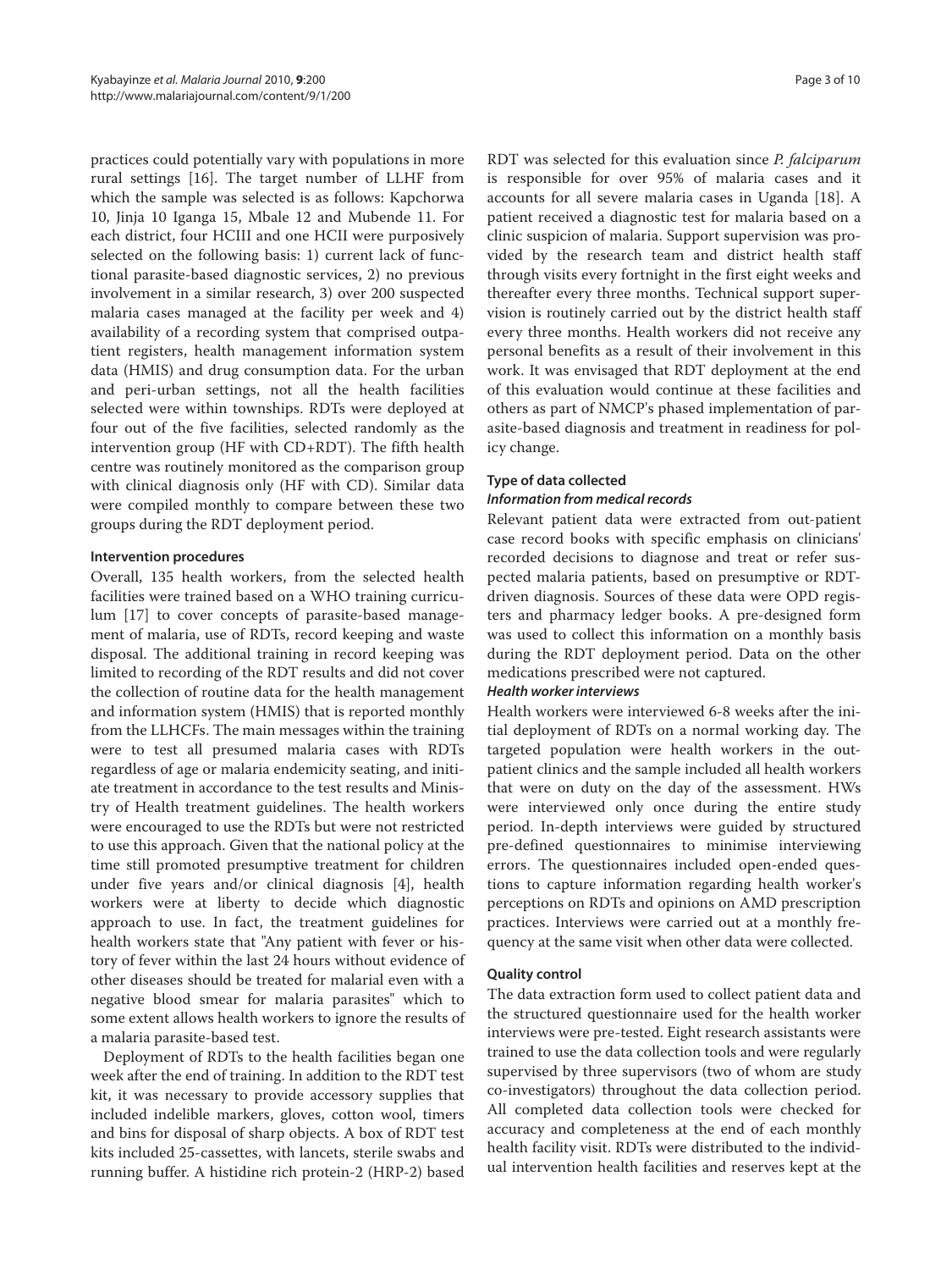district store where they existed. Manufacturer's storage temperature specifications (4-30°C) were monitored both at storage and during transportation. The district health office was facilitated to conduct monthly support supervision

#### **Ethical considerations**

The study was conducted according to the principles of the declaration of Helsinki and the international guidelines of biomedical research involving human subjects. The study was approved by the Uganda National Council for Science and Technology (UNCST) and the health workers gave a written informed consent to participate in the interviews.

#### **Data management**

Health workers were trained to record the results of parasite testing with RDTs and the treatment decisions taken in response. The practice of recording this information was checked and corrected if necessary during support supervision visits. The key variables for which data was collected included the total number of fever patients seen at OPD per month, number of OPD cases treated as malaria, and number of patients clinically diagnosed as malaria but not treated with anti-malarials. After the introduction of RDTs, additional variables included number of patients with fever investigated with RDTs, number with RDT positive results treated and number with negative RDT results that were treated with anti-malarials. The data were double entered into the study database using a data-entry template in EpiData ("The EpiData Association" Odense, Denmark). The two data files were compared to check for completeness and conflicting entries. One copy was then cleaned and exported to SPSS 12 (SPSS USA 2005) for further checks on completeness of the data and subsequent analysis.

## **Data analysis**

The primary study outcomes were proportion of antimalarial drug prescriptions and proportion of anti-malarial drugs dispensed among the OPD patients. The secondary outcomes were the proportions of patients treated based on test results for two age categories. Key emergent themes on health worker's' perceptives and opinions about the accuracy of the RDTs are presented as proportions in order to illuminate some of the findings. The proportions of fever cases treated with AMD based on either clinical or RDT-driven diagnosis and treatment were documented at all study LLHCFs. Anti-malarial prescriptions and anti-malarials dispensed at service delivery points were summarized as proportions for each month at all LLHCFs based on pharmacy ledger books. Percentage change in anti-malarial prescription was computed as difference between proportions of AMD prescriptions among OPD patients pre and post intervention all

divided by the pre-intervention proportion. The impact of RDTs on AMD prescription was estimated by computing risk ratios for the two analysis designs (pre - post and intervention - control), after adjusted for clustering in health facilities using survey data analysis methods in STATA 10. The risk ratios have been estimated using negative binomial regression due to the over dispersion in the data. Proportions of patients with RDT negative results that received AMD prescriptions were compared among children under 5 years and adults. For this subanalysis, Odds ratios with 95% confidence intervals were calculated and interpreted as significant if p-value was less than 0.05. Health worker responses to the interview questions were manually analysed and the key findings grouped into emergent themes. Numbers of responses in line with each theme were documented.

## **Results**

#### **Descriptive characteristics of health facilities**

Embedded in the phased implementation of RDT use at LLHCFs in Uganda, the evaluation was conducted in 26 health facilities between March and December 2007. At 21 health facilities, RDTs were introduced to support parasite-based diagnosis of malaria (HF with CD+RDT) and at five comparison facilities fever management continued to rely on presumptive treatment/clinical diagnosis (HF with CD only). Overall, 135 health workers from the HF with CD+RDT were trained. Out of 161,131 patient consultations made at the OPD during the study period, 37,718 (22.7%) were managed at HF with CD only.

#### **Impact of RDTs on anti-malarial drugs prescription**

Comparative analysis based on the 'pre-and post' RDT deployment aspect of the evaluation, showed a 38% point reduction in anti-malarial prescriptions in all study health facilities when RDTs were introduced to support malaria clinical diagnosis. The highest drop was in the hypo-endemic malaria transmission settings with a twofold reduction in the AMD prescriptions (see Table 1). During the pre-intervention period, more than half [54% 95% CI (53.9-54.7)] of all out-patient consultations (for all diseases) were presumptively treated as malaria based on clinical diagnosis. When RDTs were introduced to support diagnosis (post-intervention period), the proportion of AMD prescriptions significantly dropped to one third [33%, 95% CI (32.5%-33.2%)]. The percentage reduction in the anti-malarials dispensed varied in a linear trend for the different malaria transmission levels. Use of RDTs resulted in a 2-fold decrease (RR = 0.52 95% CI 0.51-0.54) in anti-malarial drug prescription of (59% drop) in the hypo-endemic district of Kapchorwa. There were minimal changes observed in hyper-endemic districts of Iganga. When comparison between HF with CD and HF with CD+RDT was performed, there was an overall 1.5-2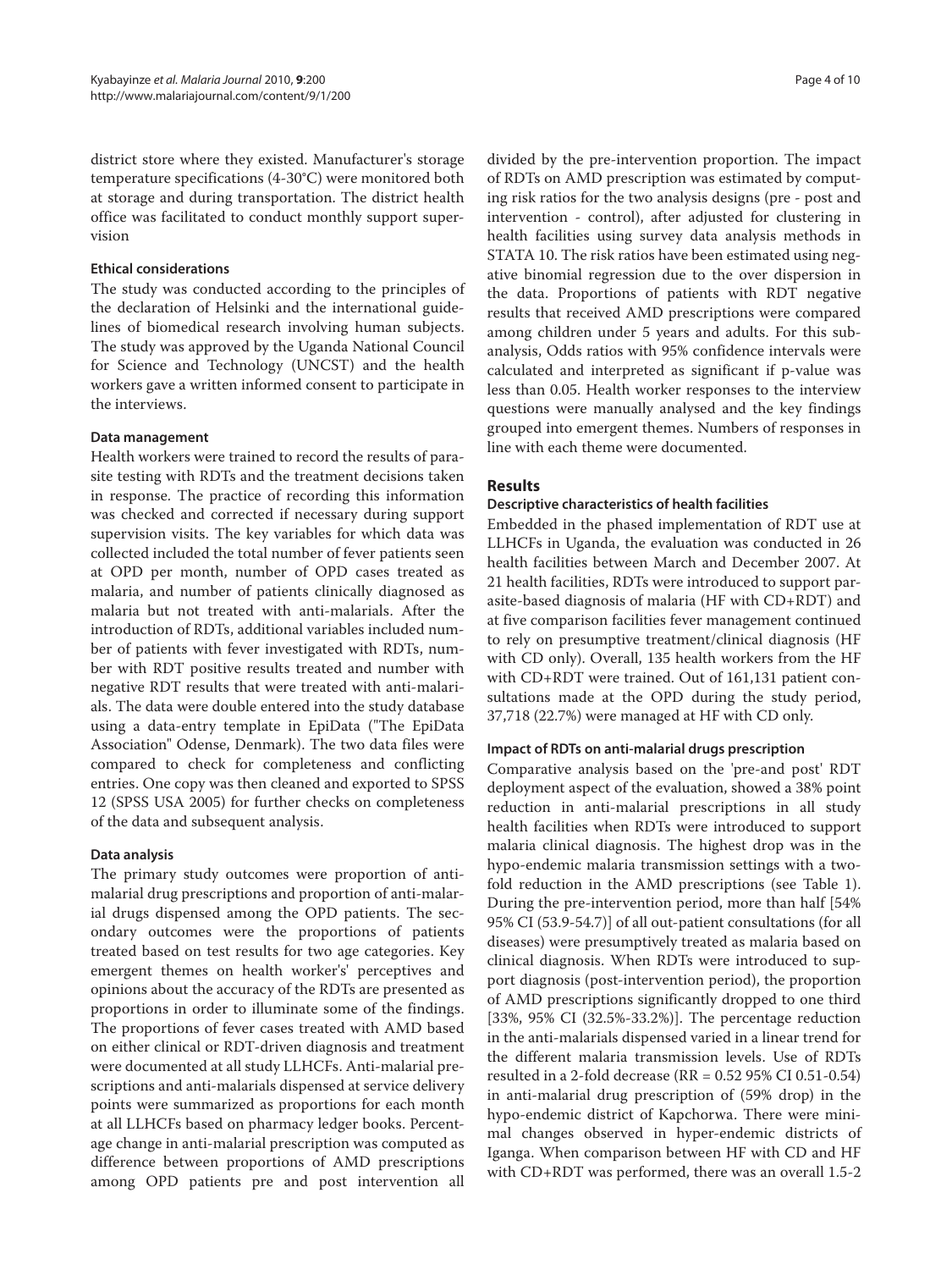| <b>Malaria endemicity</b> | <b>Measurements</b>                      | 'Pre'-RDTs           | 'Post'-RDTs          | % drop $*$ | RR [95% CI]^      | p-value |
|---------------------------|------------------------------------------|----------------------|----------------------|------------|-------------------|---------|
| <b>District</b>           |                                          |                      |                      |            |                   |         |
| Hyper-endemic             | OPD attendance                           | 10,167               | 11,273               |            |                   |         |
| lganga                    | Anti-malarials prescribed (%)            | 5,725 (56)           | 4,744 (42)           | 25%        | $0.74[0.61-0.91]$ | < 0.001 |
| Urban                     | OPD attendance                           | 4,749                | 9,536                |            |                   |         |
| Jinja                     | Anti-malarials prescribed (%)            | 2,686(57)            | 3,076 (32)           | 44%        | $0.56[0.39-0.81]$ | 0.003   |
| Peri Urban                | OPD attendance                           | 21,707               | 27,553               |            |                   |         |
| Mbale                     | Anti-malarials prescribed (%)            | 11,736 (54)          | 9,796 (36)           | 33%        | $0.65[0.53-0.80]$ | < 0.001 |
| Meso-endemic              | OPD attendance                           | 8,842                | 14,385               |            |                   |         |
| Mubende                   | Anti-malarials prescribed (%)            | 5,471 (62)           | 5,232(36)            | 42%        | $0.60[0.47-0.76]$ | < 0.001 |
| Hypo-endemic              | OPD attendance                           | 8,164                | 12,032               |            |                   |         |
| Kapchorwa                 | Anti-malarials prescribed (%)            | 5,002(61)            | 3,072 (26)           | 57%        | 0.46[0.38-0.57]   | < 0.001 |
| <b>All settings</b>       | OPD attendance                           | 53,629               | 74,784               |            |                   |         |
|                           | Anti-malarials prescribed (%)<br>[95%CI] | 29117(54)[53.9-54.7] | 24591(33)[32.5-33.2] | 39%        | $0.62[0.55-0.70]$ | < 0.001 |

#### **Table 1: Anti-malarial prescription in 21 health facilities comparing 'Pre' (March - June 2007) to 'Post' RDTs (July - December 2007) intervention at 5 districts of Uganda**

\*Percentage point reduction between baseline (pre) and post intervention = [(pre-RDTs proportion-post RDT proportion)/pre-RDTs proportion]

fold reduction (RR 0.68 95% CI 0.67-0.69) in anti-malarial drug prescription in the intervention group compared to the control group. The decrease in the prescriptions were more pronounced in the meso-endemic (RR =  $0.47$ ) 95%CI 0.45-0.50) located facilities yet no significant difference was observed in Jinja (RR1.01, p-value = 0.820) when analysed as 'intervention -control' (see Table 2 and Figure 1).

# *Utilisation of test kits*

The majority (90%, 35,154) of the patients with suspected malaria were investigated with RDTs after kits were introduced. One example where fewer patients were tested (76%) was in Jinja district during the month of July. The explanation for this was lack of gloves for health workers to perform the test.

## *Adherence to test results*

Of all the patients tested with RDTs, an average of 30% of the patients found to have negative RDT results were prescribed AMD. However, the proportion of RDT negative patients that were prescribed AMD declined slightly over time, decreasing from 35% to 29% over the period of 6 months. On the other hand, only 83 (1%) of positive patients were not prescribed AMD (see Table 3).

Sub analysis of patients with complete age information (66%) was performed using a case-control approach. Of the 16,386 tested, 6,915 (34%) were below five years. Children <5 years were 1.4 times more likely to be offered a test than the older group [(OR 1.43 95% CI 1.34-1.53) pvalue <0.0001]. When the test result was negative, children under five years of age were 2.6 times more likely [(OR 2.55 95% CI 2.33-2.81) p-value <0.001] to receive anti-malarial prescriptions relative to older age group. Forty-nine (49%) of the children under five years with negative RDT results received AMD prescriptions compared to 28% in the older age group  $[p < 0.001]$  (see figure 2)]. Almost of all patients (99%) with positive RDT results received AMD prescription irrespective of age.

## **Health worker's opinions about the utilization of rapid diagnostic tests**

During the study, all the 63 health workers who treated patients in the intervention group of LLHCFs participated in the evaluation. Of these, 53 (84%) had been trained in malaria diagnosis and management as part of the study. Twenty-nine (46%) of all health workers interviewed were nursing assistants (three months pre-service training in medical care), 22 (35%) nurses, 8 (13%) clinical officers and 4 (6%) laboratory technologists.

The health workers' opinions and prescription practices on RDT use were grouped into two themes; a) accuracy of test results and b) health workers' prescription practices (see Table 4). Majority (92%) of the respondents health care workers believed that positive RDT results were always truly positive (sensitivity), but only half (51%) believed that negative RDT results were always truly negative (specificity), reasoning that the RDTs can miss a true case of malaria. Almost all (98%) health care workers said they communicate RDTs results to patients. Up to 44% of the health workers mentioned that they do not always have to treat RDT positive patients and the possi-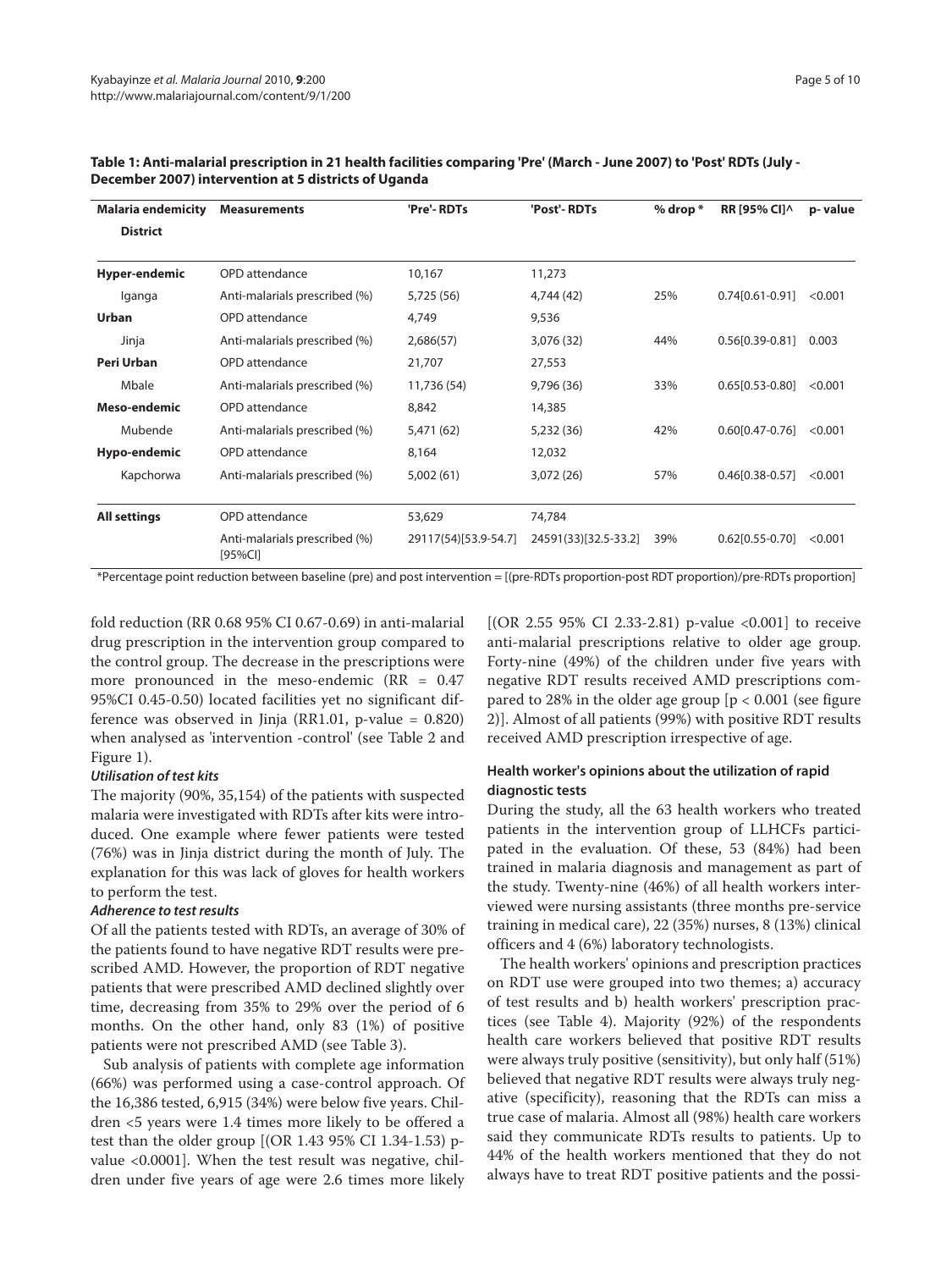| <b>Malaria endemicity</b> | <b>Measurements</b>                      | <b>Baseline Control</b><br>$arm n = 5$ | <b>Post-era Control</b><br>$arm n = 5$ | <b>Intervention</b> arm<br>$n = 21$ | <b>RR [95% CI]*</b> | p-value |
|---------------------------|------------------------------------------|----------------------------------------|----------------------------------------|-------------------------------------|---------------------|---------|
| <b>District</b>           |                                          |                                        |                                        |                                     |                     |         |
| Hyper-endemic             | OPD attendance                           | 2,475                                  | 3,344                                  | 11,273                              |                     |         |
| lganga                    | Anti-malarials prescribed (%)            | 1,186 (48)                             | 1,941 (58)                             | 4,744 (42)                          | $0.72[0.70-0.76]$   | < 0.001 |
| Urban                     | OPD attendance                           | 1,696                                  | 2,614                                  | 9,536                               |                     |         |
| Jinja                     | Anti-malarials prescribed (%)            | 540 (31)                               | 809 (31)                               | 3,076 (32)                          | 1.01[0.99-1.05]     | 0.820   |
| Peri Urban                | OPD attendance                           | 4,153                                  | 5,298                                  | 27,553                              |                     |         |
| Mbale                     | Anti-malarials prescribed (%)            | 2,656(64)                              | 3,444 (65)                             | 9,796 (36)                          | $0.55[0.50-0.61]$   | < 0.001 |
| Meso-endemic              | OPD attendance                           | 2,040                                  | 4,160                                  | 14,385                              |                     |         |
| Mubende                   | Anti-malarials prescribed (%)            | 1,143(56)                              | 2,927 (70)                             | 5,232 (36)                          | $0.47[0.45-0.50]$   | < 0.001 |
| Hypo-endemic              | OPD attendance                           | 3,555                                  | 7,594                                  | 74,784                              |                     |         |
| Kapchorwa                 | Anti-malarials prescribed (%)            | 2,094(59)                              | 3,797 (50)                             | 3,072 (25)                          | $0.52[0.51-0.53]$   | 0.005   |
| <b>All settings</b>       | OPD attendance                           | 13,919                                 | 23,010                                 | 74,784                              |                     |         |
|                           | Anti-malarials prescribed (%)<br>[95%CI] | 7,619 (56) [51.0-<br>58.6              | 12,918 (55)[55.5-<br>56.8              | 25929(35)[32.5-<br>$37.2$ ]         | $0.68[0.67-0.69]$   | 0.005   |

**Table 2: Anti-malarial prescription in 26 health facilities comparing 'observational' (control) arm to the 'intervention' arm when RDTs where used to support malaria diagnosis between March-December 2007 at 5 districts of Uganda**

\*Risk Ratio = Rate [1]/Rate [2]. Rate 1 and rate 2 are the proportion of all OPD that are prescribed anti-malaria at the observation (control) and intervention health facilities respectively during the interval July-December 2010

ble reason for not treating may be due to the current guidelines that recommend referral of severe malaria cases. Twenty-three (40%) mentioned that they would consider treating based on clinical suspicion despite a negative RDT test result. Over 98% of the health workers said they were willing and committed to performing RDTs on a daily basis in the management of out-patients who present with fever.

## **Discussion**

Use of RDTs to support diagnosis resulted in a 39% reduction in AMD prescriptions that translates to approximately a 2-fold reduction in AMD prescriptions across all epidemiological settings during the seven months of this work. This evidence correlates with results from Zanzibar where improved parasitological diagnosis of malaria resulted into fewer unnecessary treatments compared to presumptive treatment [19]. Similarly, mathematical models have projected significant saving of anti-malarial drugs with parasitological treatment of malaria in medium to low medium transmission settings in Tanzania and Mozambique [20-22]. These findings imply that use of RDTs in malaria case management limits unnecessary use of anti-malarial drugs and could potentially reduce the programme costs of malaria therapy in resource-limited settings (RLS).

Over 90% of outpatients with suspected malaria received rapid diagnostic testing for malaria during the

study period and this was similar across all different malaria transmission settings. This result was contrary to previous studies in Zambia where only 20% of outpatients with suspected malaria had received rapid diagnostic testing one year after introduction of RDTs in the health care facilities [8]. The high utilization of RDTs by health workers in the diagnosis and treatment of malaria could be due to the positive attitudes of the health workers towards the accuracy of RDTs as reported in the indepth interviews. It was, therefore, interesting to demonstrate that health workers at LLHCFs are capable of switching from presumptive treatment to parasite based diagnosis and treatment of malaria following a one-day training coupled with provision of RDT kits in the health facilities and support supervision. Findings from this study, together with the evidence that RDTs have a very high negative predictive value in similar field settings [6] support the current WHO recommendations on parasitebased diagnosis that RDTs can be used widely in fever case management to exclude malaria infection in malaria endemic settings [23]. However, it is still questionable whether the observed and demonstrated momentum by health workers to shift from presumptive to parasitebased diagnosis of malaria, in this study, will be sustained, with the anticipated scale up of malaria RDTs by the NMCP.

It is highly probable that the decreasing trend of presumptive treatment in AMD prescriptions observed in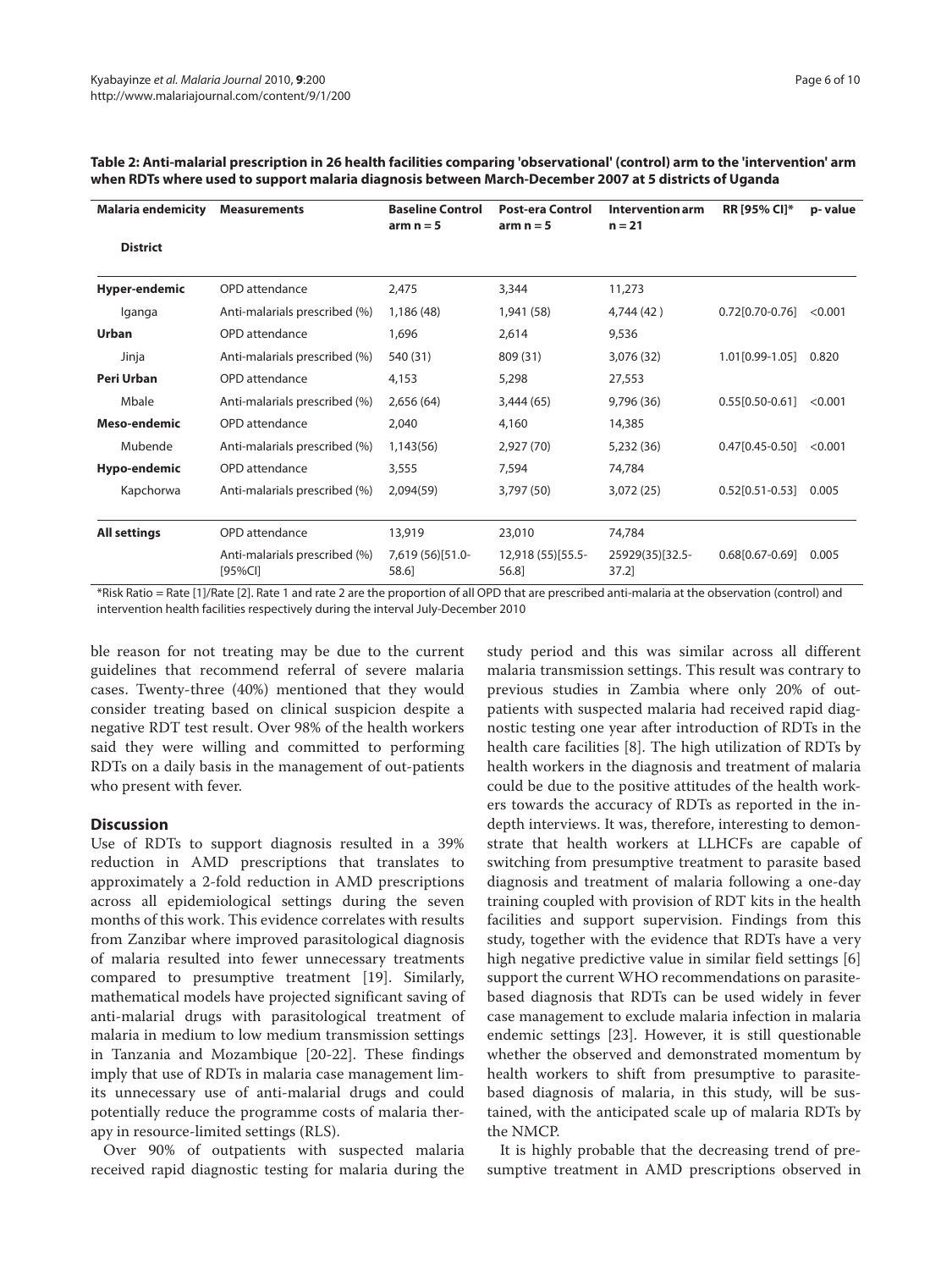

this work, may have been as a result of our regular visits to the health facilities to support and guide health workers in fever case management with RDTs. If this is the case, the need for continued technical supportive supervision following comprehensive training on parasitebased malaria case management is important in order to ensure sustained reduction in unnecessary anti-malarial drug use. In addition, Uganda NMCP may consider collecting evidence on the key determinants for sustained use of malaria RDTs and the trends of AMD prescription or consumption, following the implementation of the RDT-led parasitological based diagnosis and treatment policy. The Uganda NMCP should invest in monitoring and evaluation of the impact of RDT use on AMD prescriptions as well as patient treatment outcomes in malaria endemic regions.

About a third of the patients that tested negative with RDTs still received AMD prescriptions. These findings are comparable to reports from Ghana and Kenya where 35-55% of patients with negative RDT results were prescribed AMD [24,25]; rates that are lower than previous

reports from a randomised trial in Burkina Faso where up to 80% of RDT-negative patients were prescribed AMD [26]. These data reflect the reluctance of some health workers to shift from presumptive therapy even when RDT results are available and thus creates concerns about the likely anti-malarial drug wastage in addition to exposing patients to the dangers of inappropriate treatment. Some health workers argued that negative microscopy results do not exclude malaria infections because of the possibility of sequestration of malaria parasites from peripheral blood [27]. However it is important to note that this scenario does not apply to RDTs since RDTs detect presence of malaria antigen rather than the presence of parasites. During the interviews, the health workers mentioned that they treat RDT-negative patients because they are afraid of challenges of severe malaria given the long distance to the referral hospitals and HC IV in case the need arises. Similarly, among patients with negative RDT results, children under five years were nearly 3 times more likely to receive anti-malarials relative to the older patients; a practice that is in line with the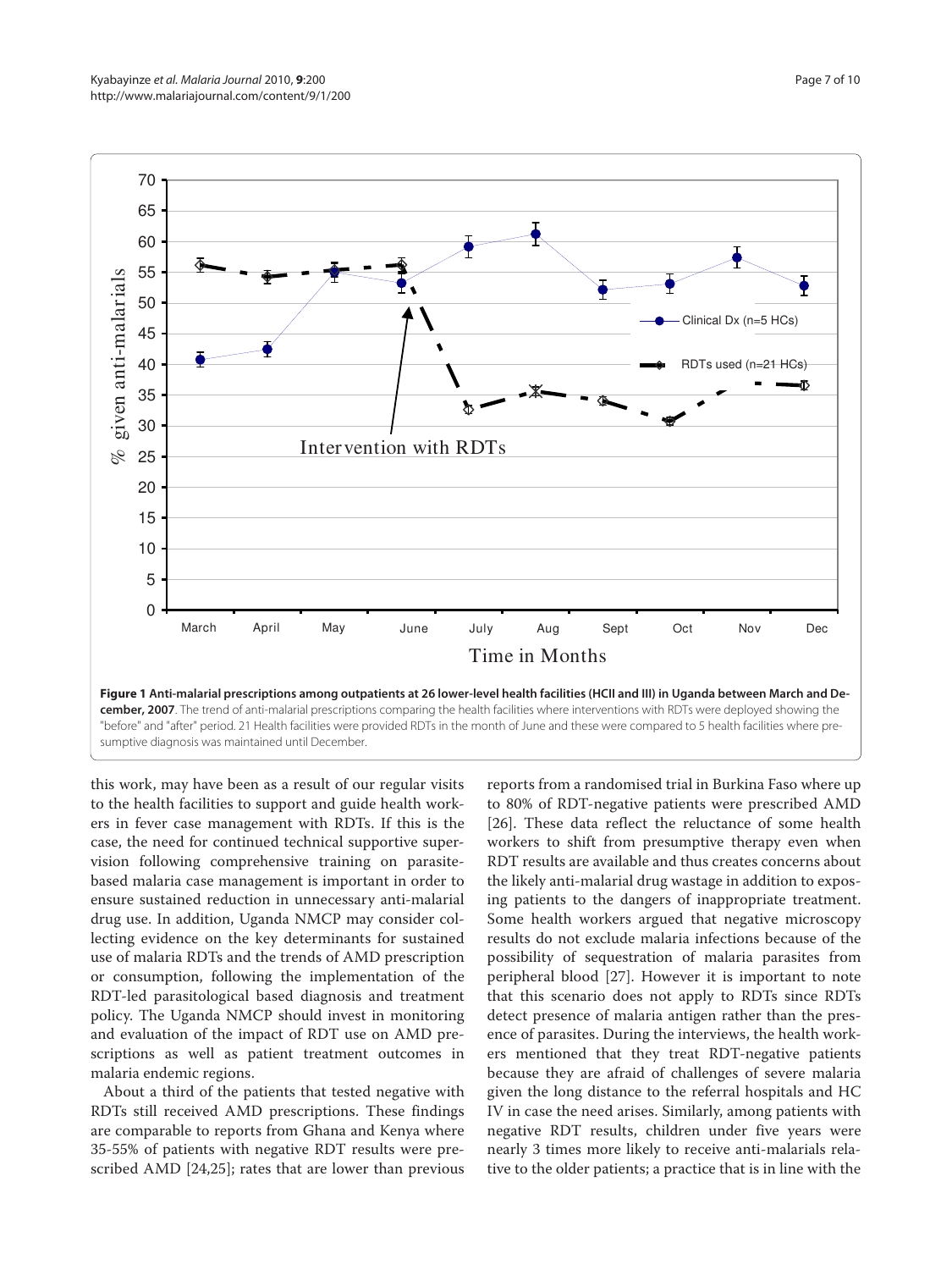| <b>Parameter or measurement</b>           | July              | Aug               | Sept              | Oct            | <b>Nov</b>        | <b>Dec</b>      |
|-------------------------------------------|-------------------|-------------------|-------------------|----------------|-------------------|-----------------|
| <b>OPD</b> attendances                    | 14,940            | 15,354            | 10,927            | 13,265         | 9,561             | 10,737          |
| Presumed malaria                          | 8,041             | 7,733             | 5,844             | 6,576          | 5,430             | 5,412           |
| $(9/6)*$                                  | (40%)             | (41%)             | (40%)             | (37%)          | (42%)             | (40%)           |
| Anti-malaria prescriptions                | 5,143             | 5,550             | 3,815             | 4121           | 3,486             | 3,814           |
| RDT-negative treated                      | 871               | 1,056             | 787               | 828            | 585               | 534             |
| % RDT negatives                           | 35.0              | 34.4              | 33.9              | 29.4           | 27.3              | 29.0            |
| treated as malaria(CI)                    | $(20-50)$         | $(19-50)$         | $(23-45)$         | $(19-40)$      | $(15-39)$         | $(19-39)$       |
| Risk ratio <sup><math>\wedge</math></sup> | $0.71[0.53-0.96]$ | $0.60[0.58-0.63]$ | $0.64[0.48-0.87]$ | 0.59[0.42-083] | $0.68[0.50-0.92]$ | 0.67[0.46-0.97] |
| p-value                                   | 0.029             | < 0.001           | 0.008             | 0.004          | 0.023             | 0.05            |

## **Table 3: Out patient suspected malaria patients investigation and treatment at the 21 intervention peripheral health facilities II & III after introduction of rapid diagnostic tests between Julys - December 2007 in five districts of Uganda**

\*Proportion of all Out-Patients that presented with symptoms suggestive of malaria

^ Risk ratio comparing anti-malarials prescribed in the observation arm and intervention arms



ative results that received AMD prescriptions were compared among children under 5 years and adults. Half of the children under 5 years with negative RDT results received AMD compared to 28% in the older age group (p < 0.001).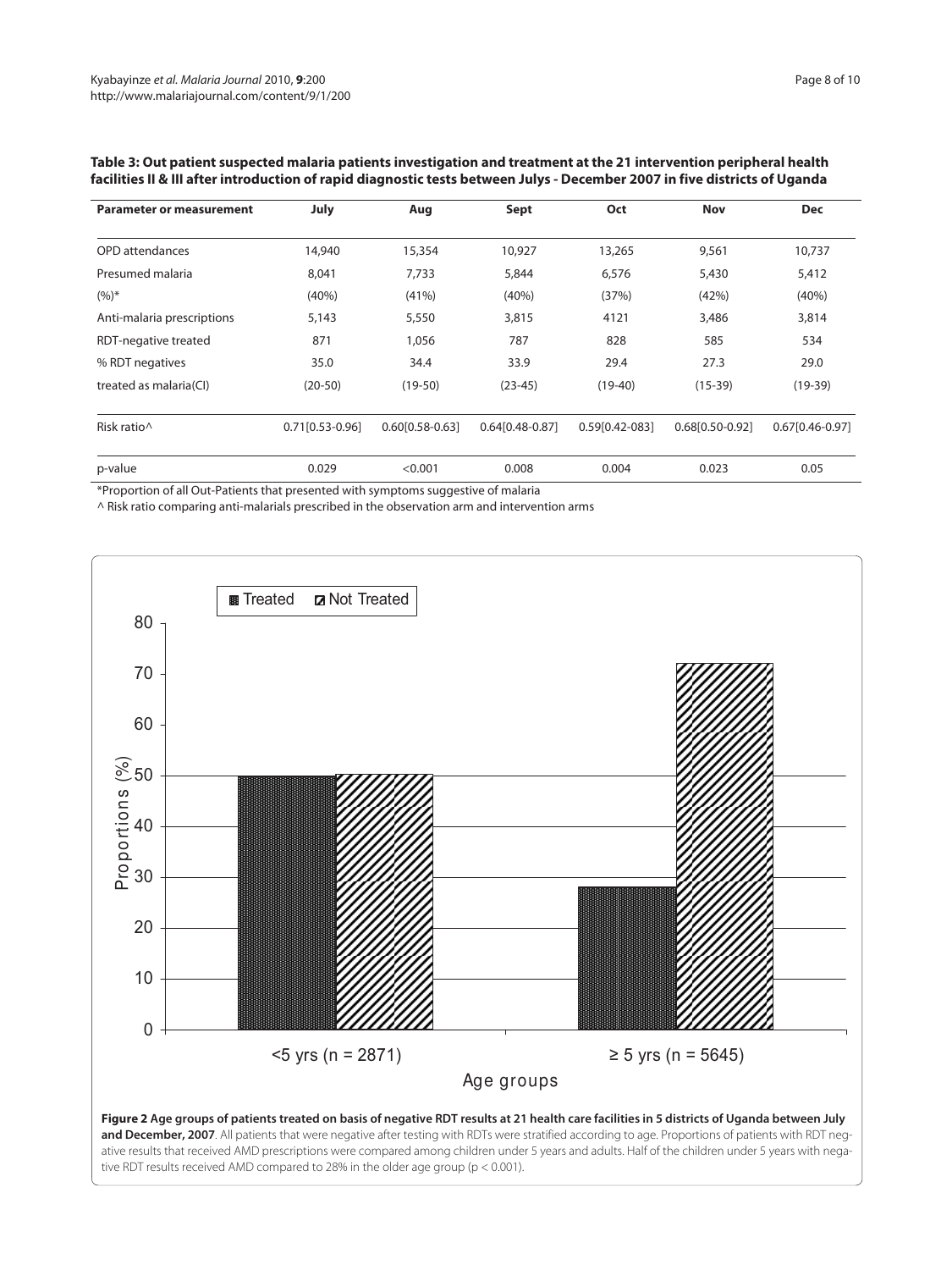| <b>Thematic factor</b>       | <b>RDT positive results</b>                                                                       | <b>RDT negative results</b>                                                                                                                                       |  |  |
|------------------------------|---------------------------------------------------------------------------------------------------|-------------------------------------------------------------------------------------------------------------------------------------------------------------------|--|--|
| <b>Accuracy of test kits</b> | Health workers believe in the results of RDTs,<br>particularly positive<br>[45 respondents (71%)] | RDTs can miss a case of malaria (false negative)<br>[32 respondents (51%)]                                                                                        |  |  |
|                              | believe that RDT positive results are truly positive<br>[58 respondents (92%)]                    | I believe that RDT negative results are truly negative<br>[31 respondents (49%)]                                                                                  |  |  |
| <b>Practice of treatment</b> | do not treat all RDT positive patients with anti-<br>malarials<br>[28 respondents (44%)]          | I treat febrile patients with anti-malarials despite of<br>negative test results because a negative RDT result<br>does not exclude malaria [23 respondents (37%)] |  |  |

**Table 4: Perspectives and opinions of utilisation of rapid diagnostic test (RDT) results in the treatment of malaria: among 63 health workers at 21 lower level health facilities in Uganda**

national malaria treatment policy (Sept 2005) that encourages presumptive treatment of malaria to reduce malaria-associated morbidity and mortality among children under five years [18]. These arguments have also been advanced by English and others in suggesting that there is still a role for presumptive treatment even when RDTs are now widely available [28]. However, a recent study in Uganda showed that it was safe to withhold treatment for febrile smear negative patients for all age groups [29]. It is also encouraging to know that in Zanzibar, the health workers adhered to the RDT results in prescribing anti-malarial treatment[19], without any negative health outcomes although the study was conducted in health facilities that had used RDTs in research settings for over a year. At the time of this evaluation, the Uganda national malaria treatment guidelines still recommended presumptive treatment in children under five years; so treatment of RDT negative patients with antimalarial drugs was expected in this context and the under-five age-group contributed a third of the antimalarial prescriptions for RDT negative results. It is likely that health workers found it socially acceptable to offer anti-malarials to RDT negative patients. It is also possible that health workers that lack the ability to make a differential diagnosis are more likely to give anti-malarial drugs to RDT-negative patients so that patients appreciate the medical care provided. Therefore, further research is needed to understand the drivers of health workers' decisions to prescribe anti-malarials despite RDT negative results.

On the other hand, only 1% of the RDT positive patients did not receive anti-malarials. It is likely that the health workers thought that their illness was attributable to another diagnosis rather than the malaria disease process. Therefore health workers should be equipped with skills to examine and investigate patients for alternative causes of 'malaria-like' symptoms even with negative or positive RDT results and appropriate referral systems should be in place to ensure appropriate management of non-malaria fevers that present at LLHCFs. In addition to

increasing health workers' ability to make a differential diagnosis and recognising danger signs through adequate training, supervision and follow-up are essential to achieving a change in perceptions and practice in this regard [30]. Health workers need to have confidence in the reliability of the RDTs in order to influence the perceptions of colleagues and patients about the utility of RDTs in laboratory-confirmed malaria case management [31] This study did not evaluate alternative treatments for RDT negative patients and there was no documentation of the consequences of withholding anti-malarial drugs among RDT negative patients. It is possible that the data collected varied over the study period by the implementation nature of the study design. However the complimentary intervention-control analysis designs supports the findings for the pre-post analysis.

## **Conclusions**

Use of RDTs resulted in a 2-fold reduction in anti-malarial drug prescription at LLHCFs. The study demonstrated that RDT use is feasible at LLHCFs, and can lead to better targeting of malaria treatment. Nationwide deployment of RDTs in a systematic manner should be prioritised in order to improve fever case management. However, there is need to further educate HWs about the utility of RDTs in order to maximize acceptance and uptake of the diagnostic tools and thereby lead to the benefits of parasitological diagnosis of malaria.

#### **Competing interests**

The authors declare that they have no competing interests.

#### **Authors' contributions**

All authors read and approved the final manuscript. DJK participated in the conception and design of the study, protocol development and the training, was responsible for the analysis and participated in the interpretation of results. DJK wrote the first draft of the manuscript and was responsible for finalising this article. CA-Led the development of study tool and coordinated the data collection, management and participated in the writing of the manuscript. DN: participated in data analysis, interpretation and manuscript writing. JN participated in the training of health workers and acquisition of data. HC participated in the conception and implementation of the study and reviewed the manuscript. JKT conceived the study and provided technical over sight to